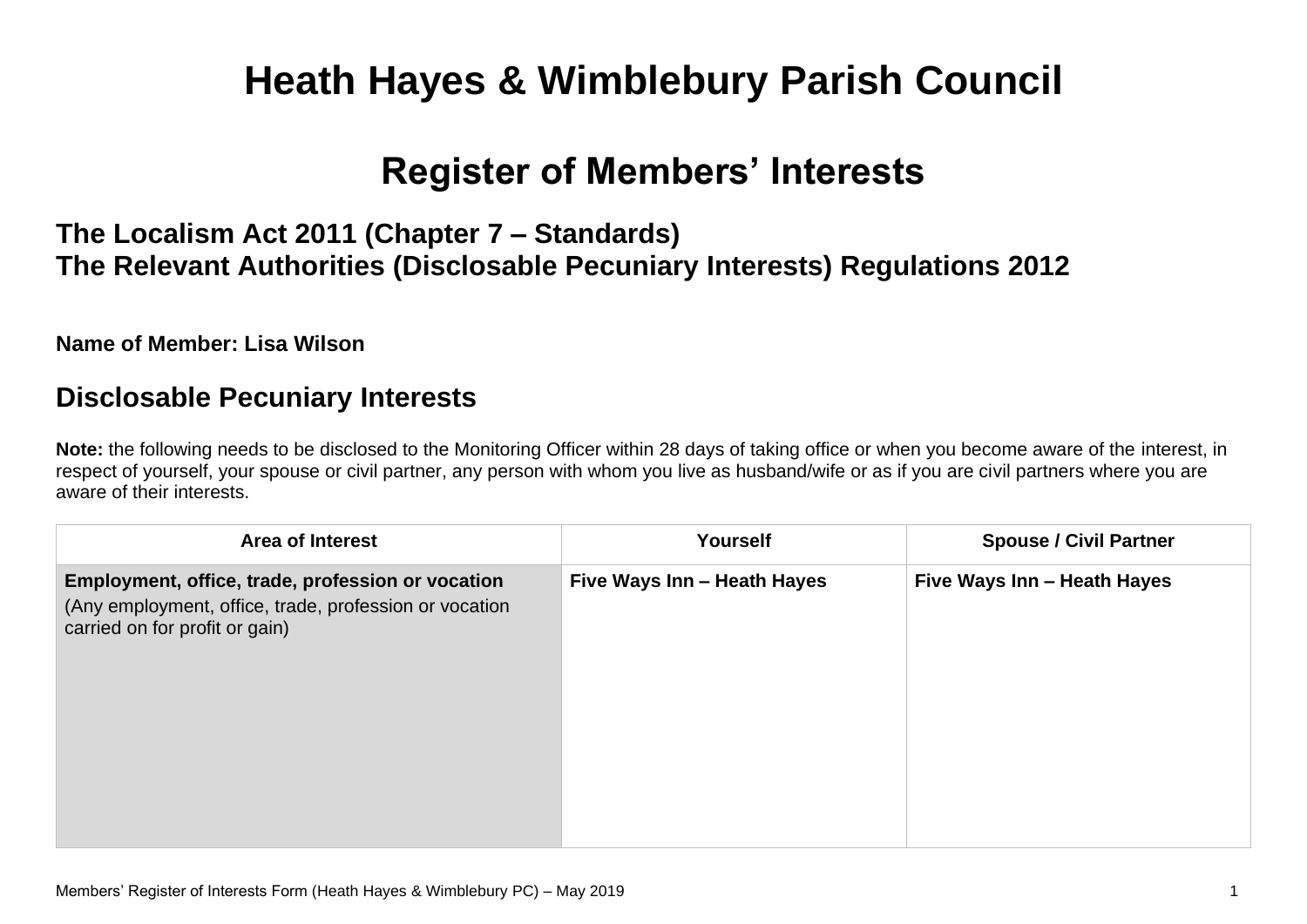| <b>Area of Interest</b>                                                                                                                                                                                                                                                                                                                                                                                                                               | Yourself | <b>Spouse / Civil Partner</b> |
|-------------------------------------------------------------------------------------------------------------------------------------------------------------------------------------------------------------------------------------------------------------------------------------------------------------------------------------------------------------------------------------------------------------------------------------------------------|----------|-------------------------------|
| Sponsorship<br>(Any payment or provision of any other financial benefit<br>(other than from the relevant authority) made or provided<br>within the relevant period in respect of any expenses<br>incurred in carrying out duties as a member, or towards the<br>election expenses.<br>This includes any payment or financial benefit from a trade<br>union within the meaning of the Trade Union and Labour<br>Relations (Consolidation) Act 1992(a). | N/A      | N/A                           |
| <b>Contracts</b><br>(Any contract which is made between the relevant person<br>(or a body in which the relevant person has a beneficial<br>interest) and the relevant authority -<br>under which goods or services are to be provided or<br>(a)<br>works are to be executed; and<br>(b) which has not been fully discharged.                                                                                                                          | N/A      | N/A                           |
| Land<br>(Any beneficial interest land which is within the area of the<br>relevant authority)                                                                                                                                                                                                                                                                                                                                                          | N/A      | N/A                           |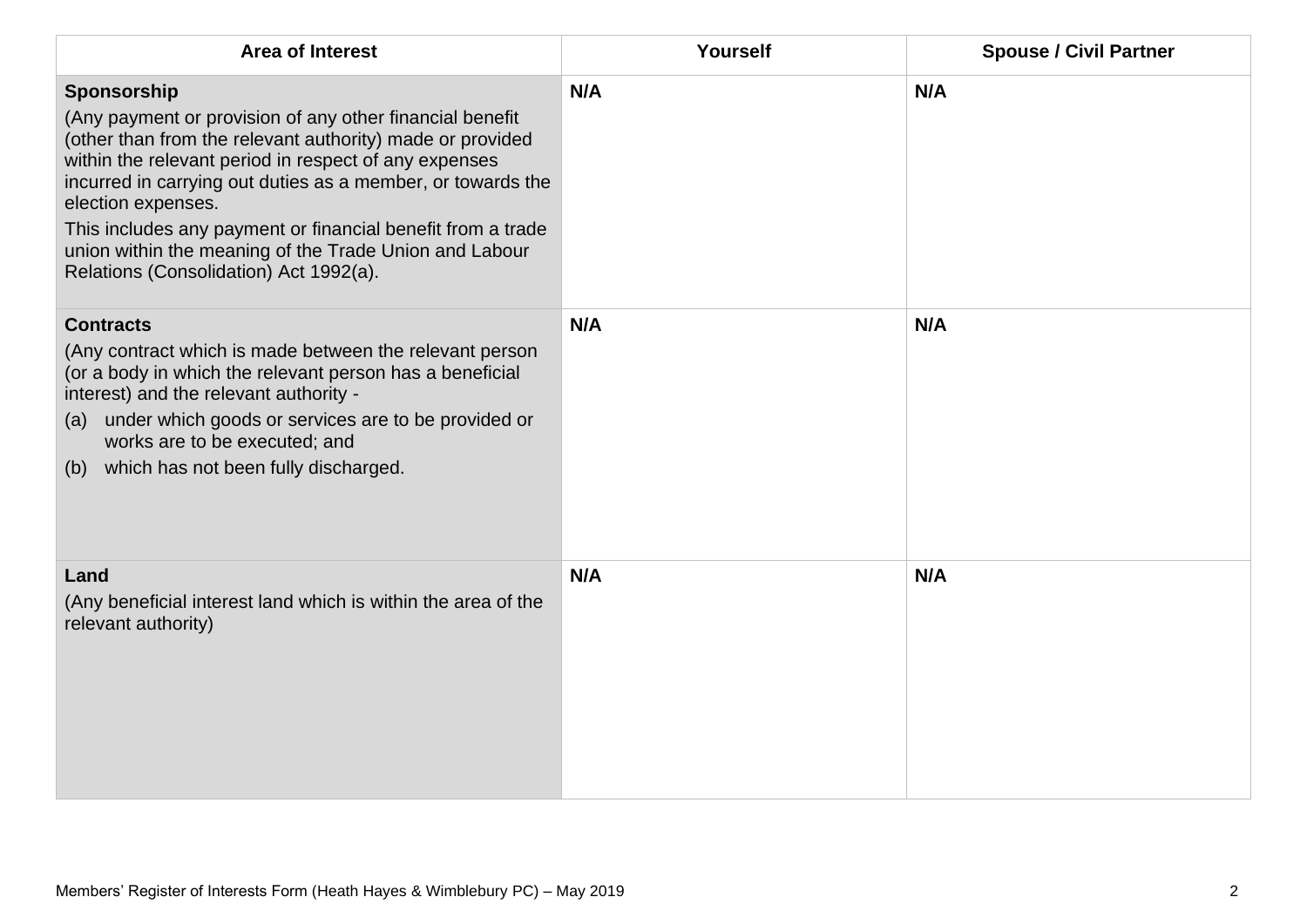| Area of Interest                                                                                                                                                                                                                                                                                                                                        | Yourself                                         | <b>Spouse / Civil Partner</b> |
|---------------------------------------------------------------------------------------------------------------------------------------------------------------------------------------------------------------------------------------------------------------------------------------------------------------------------------------------------------|--------------------------------------------------|-------------------------------|
| <b>Licences</b><br>(Any licence (alone or jointly with others) to occupy land in<br>the area of the relevant authority for a month or longer.                                                                                                                                                                                                           | Licensee of Five Ways Inn, Heath<br><b>Hayes</b> |                               |
| <b>Corporate tenancies</b><br>(Any tenancy where to your knowledge) -<br>the landlord is the relevant authority; and<br>(a)<br>the tenant is a body in which the relevant person has<br>(b)<br>a beneficial interest.                                                                                                                                   | N/A                                              | N/A                           |
| <b>Securities</b>                                                                                                                                                                                                                                                                                                                                       | N/A                                              | N/A                           |
| (Any beneficial interest in securities of a body where -<br>that body where to your knowledge has a place of<br>(a)<br>business or land in the area of the relevant authority;<br>and                                                                                                                                                                   |                                                  |                               |
| either -<br>(b)<br>the total nominal value of the securities exceeds<br>(i)                                                                                                                                                                                                                                                                             |                                                  |                               |
| £25,000 or one hundredth of the total issued<br>share capital of that body; or<br>if the share capital of that body is of more than<br>(ii)<br>one class, the total nominal value of the shares of<br>any one class in which the relevant person has a<br>beneficial interest exceeds one hundredth of the<br>total issued share capital of that class. |                                                  |                               |